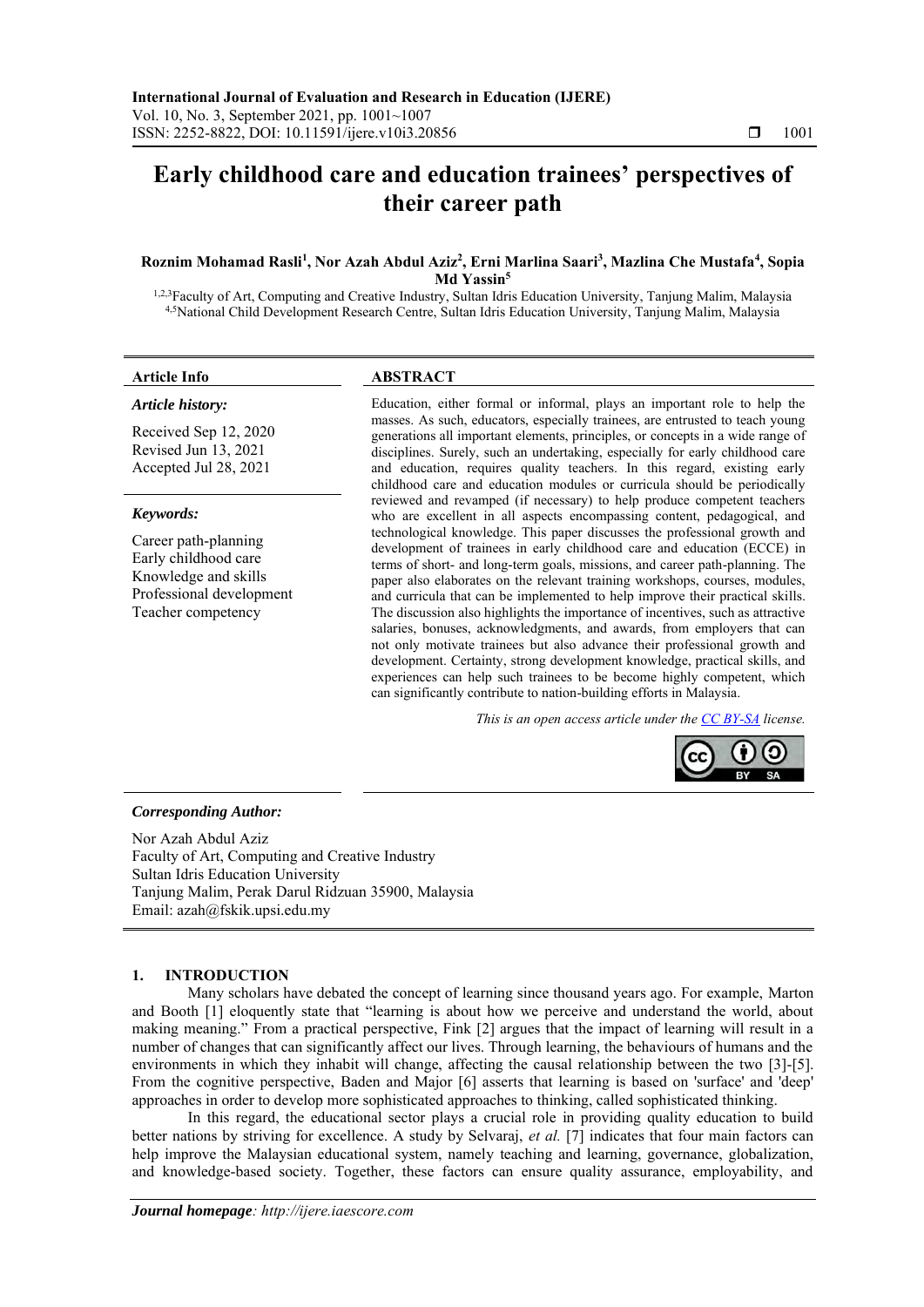English language competency of Malaysian students. Clearly, efforts to uplift the quality of education in Malaysia have to be given top priority to help provide excellent learning opportunities for students at all levels. Arguably, only through such efforts that the aims to produce the required knowledgeable and skillful workforce, as outlined in the Malaysian Education Blueprint 2013-2025, can be met as planned [8]-[11].

As such, they were fulfilling such requirements entails making important changes to existing practices in the educational sector. For example, educators, being one of the key players in education, need to have not only hard skills but also soft skills. Put simply, their intellectual, emotional, and physical attributes have to be well developed and balanced, especially in dealing with early childhood care and education (ECCE). In the Malaysian context, ECCE encompasses both formal and informal education and care, which are conducted at two main types of centers, namely Childcare Centre (*Taman Asuhan Kanak-Kanak* - *TASKA*) and Preschool or Kindergarten (*Taman Didikan Kanak-Kanak* - *TADIKA*) involving children whose ages range from birth to three years and from four to six years, respectively [12]-[15].

Presently, ECCE (generally referred to as preschool system) is not part of the Malaysian formal educational system that mandates compulsory enrolment of such children [16]. Nonetheless, its importance cannot be emphasized enough as it provides early exposure for young children to the school life and makes them independent. As one of the Malaysian government initiatives conducted through its Ministry of Education, the preschool education is structured based on several successive phases to ensure all children will have equal opportunity and a head start for early education. Thus, for children to experience quality ECCE, early childhood educators, including teacher trainees, need to be knowledgeable and competent, which entails them to undergo professional growth and development on a continual basis. Admittedly, such trainees need to learn new knowledge, acquire new competencies, and attain short- and long-term goals through sound planning of their career path [17]-[20]. To date, the main issues of ECCE in Malaysia are mainly concerned with quality, qualification, language and ethnicity or race [21].

Career pathway refers to an organized approach for career planning by charting a course to identify occupational interests, determine education and training needs, and establish an action plan for reaching career goals [22]. Creating a career pathway begins by evaluating the current state of career awareness and readiness. Identifying a potential career opportunity based on interests, skills, work experiences, and work values are the motivation behind this evaluation. Work values (such as working conditions and potentials of job advancement) are worth identifying because of their connections to career satisfaction. After pinpointing a specific career choice, a reasonable, workable pathway needs to be ascertained with the help of appropriate resources. Figure 1 shows the components of the career development process [23]-[26].



Figure 1. Career development process [22]

A career pathway is directly linked to the goals and objectives set by an individual who starts with self-actualization and self-assessment of one's interests and capabilities, which is then matched with available options [22]. Surely, educators require adequate training by going through professional workshops or courses to improve their knowledge and acquire new skills, which can help them effectively teach children placed in nurseries and kindergartens. Specifically, they need to learn and master all aspects of the ECCE program to become good early childhood education teachers [27]-[30]. Additionally, by learning other aspects of education, such as leadership, good governance, time management, communication management, and team management, they can determine and shape their career paths [22], [30]. In this regard, educators must identify and take relevant courses to improve their professionalism in the educational realm.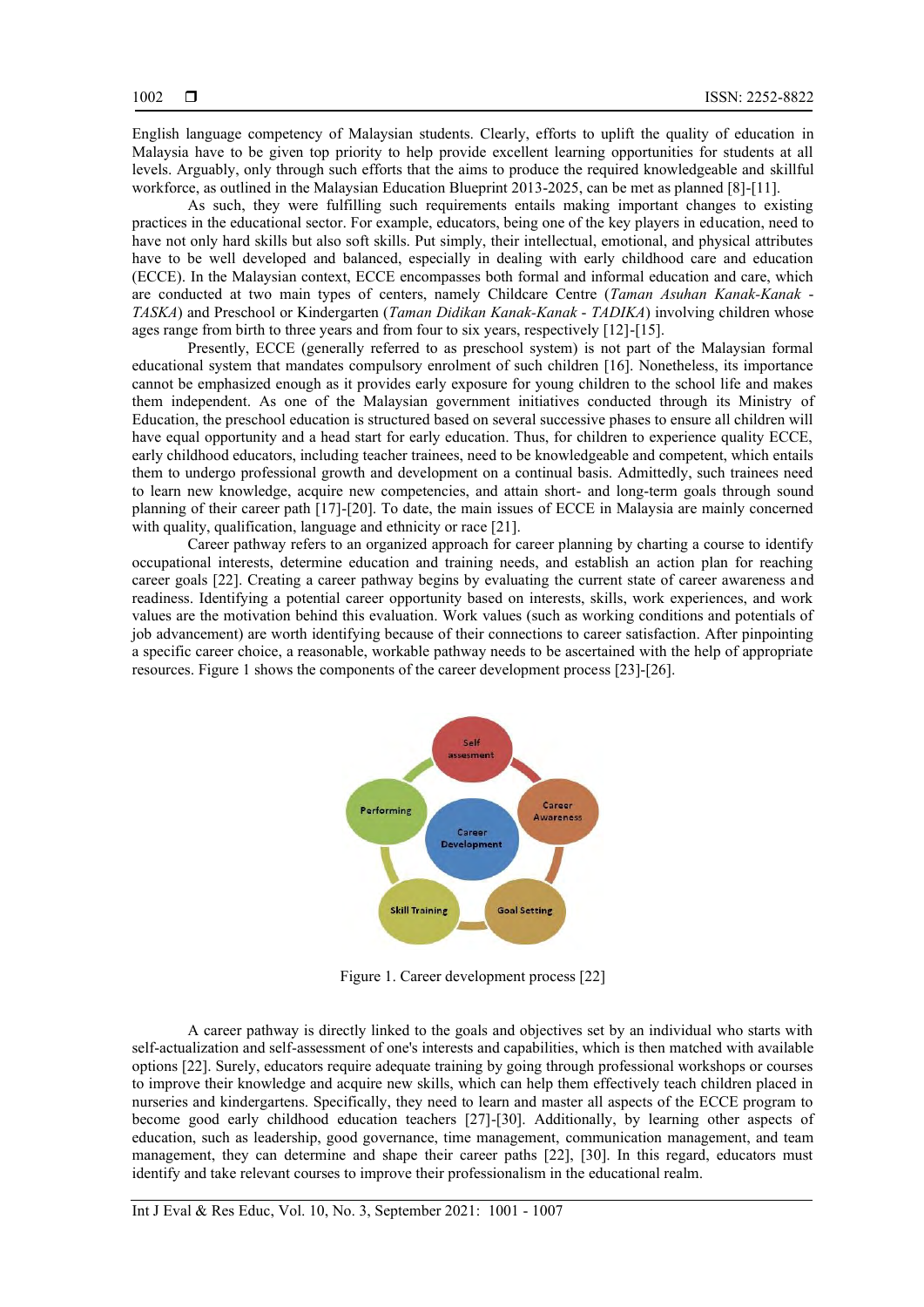Several research findings indicate that income and career path are two external factors that wield significant differential impacts on ECCE educators' career decision. For example, ECCE educators with a higher income and a desirable career path will likely to stay committed with their profession in the long run. By contrast, some findings unveil that several internal factors, such as professionalism and self-esteem, are not important determinants of career decision among ECCE educators. Despite concerted efforts by the Malaysian government, turnover rates of early childhood educators were alarming high as highlighted by 2000-2015 data of Malaysia's Ministry of Education [31]. Surely, such a revelation portends bad news to the ministry's efforts to produce a sufficient number of such professionals.

In light of the above problems, this paper discusses a review on the professional career development of early childhood education educators by focusing on their continual professional growth and development based on short- and long-term goals and their career path planning. In particular, the discussion centers on the findings of studies of pre-service teachers and other related works of literature. The discussion of this paper is organized in several sections. Section 1.0 discusses the main elements of education, concepts of learning, and the teacher trainees' perspective of their professional growth, development, and career path. Then, in Section 2.0, the discussion delves into the specific methodology applied for a preliminary survey (as reported in this paper). Later, in Section 3.0, the paper elaborates the findings regarding continual professional growth and development and career path plans of trainees. Finally, Section 4.0 summarizes the discussion by highlighting the main points raised.

In terms of short- and long-term priorities, missions, and career path preparation, this paper addresses the professional growth and advancement of trainees in early childhood care and education (ECCE). The paper also addresses the required training seminars, courses, modules, and curricula that can be placed in place to further develop their practical skills.

#### **2. RESEARCH METHOD**

The methodology used in this study involved several steps, namely interview, transcription, coding, intra-and inter-group comparison, categorization, and summarization of quantitative data of pre-service teachers, which helped the researchers to analyze such data descriptively. Figure 2 shows the overall flow of the methodological steps of this study.



Figure 2. The overall flow of the methodological steps

The first step involved a series of interviews in which several practitioners were recruited to provide their perspectives on the importance of professional growth and development in their careers. Such an approach is deemed appropriate to reveal important information regarding issues or problems that prevail in a particular program or situation [30]. Specifically, the interviewees were made up of four *Sijil Kemahiran Malaysia (SKM)* providers and seven *Kursus Asuhan PERMATA (KAP)* providers (their inputs served as the qualitative data of the pre-service teachers). Then, these data were transcribed into more meaningful transcripts, known as the national quality framework (NQF) comprising eight main standards, separated into several components and indicators.

The national quality framework (NQF) is part of the early childhood education and child care policy of the Australian Government, which focuses on providing high-quality, available and affordable integrated early childhood education and child care to Australian families. The NQF seeks to enhance quality and drive continuous improvement and continuity in the services of education and care by: a national legislative framework; a national quality standard; a national quality rating and assessment process; a new national body called the Australian Children's Education & Care Quality Authority.

*Early childhood care and education trainees' perspectives of their career path (Roznim Mohamad Rasli)*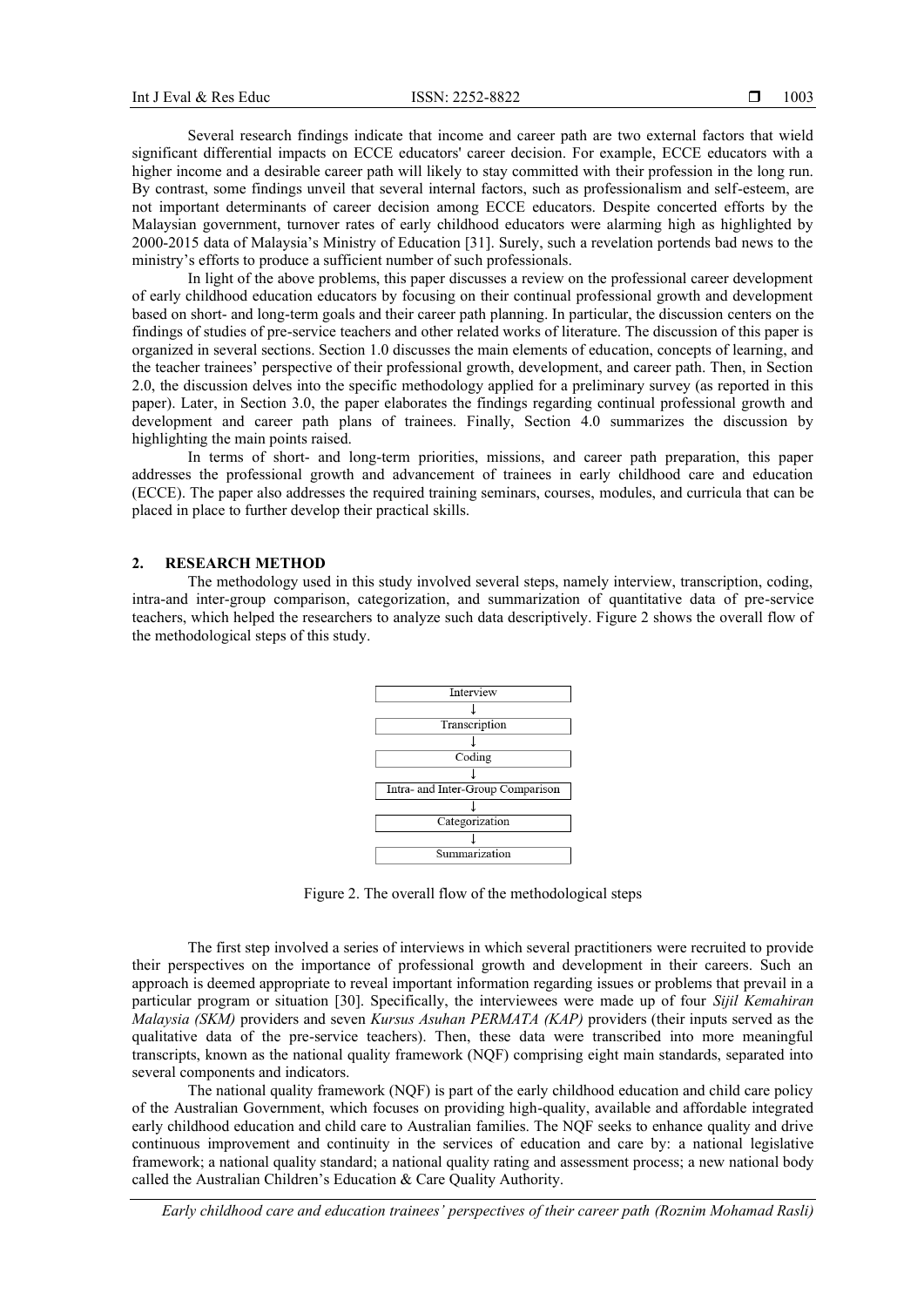The inter-rater reliability technique was then applied involving three experts on qualitative research (with vast experience in interviewing techniques) to validate the NQF data. They performed the validation process separately by using a coding scheme developed by the researchers to help them identify and categorize relevant patterns or thematic elements based on relationships of keywords, which helped in the efficient analysis, organization, and interpretation of the research findings. Finally, the findings were summarized based on the research objectives.

#### **3. RESULTS AND DISCUSSION**

The findings showed that the trainees had a clear picture of their short-and long-term goals and the need for career path planning and professional growth and development. The awareness is vital not only for the behavioral transformation but also affects attitudinal change and improved intellectual capacity which is even more significant to boost up professionalism levels [32]. In terms of career path planning, the findings indicated that the trainees were aware of the direction that they had to follow in advancing their career, starting by being a teacher, and then by becoming a supervisor, and finally by becoming a manager or an owner of a childcare center or a kindergarten. This is in line with Evans [33] assertion which recommends that ECCE be formed by professional preschool teachers and professional childcare providers.

These trainees were also able to differentiate the specific requirements of various professions in ECCE and foresee new job opportunities relating to ECCE. In other words, these trainees can appropriately re-defined and differentiate the scope and professional roles of ECCE, conceptualized as multi-faceted and multi-disciplinary [34]. Figure 3 shows the path of the career advancement of ECCE teacher trainees.



Figure 3. The path of the career advancement of ECCE teacher trainees

As highlighted, the highest attainment in the ECCE profession is to own and manage a nursery, kindergarten, or childcare center. Admittedly, to attain such a feat is not easy, as trainees may have to deal with a myriad of issues and challenges. Obviously, they need to learn the managerial and administrative aspects required to run such a center. Table 1 summarizes the constraints and recommendations in running a childcare center or kindergarten.

Table 1. The constraints and recommendations in running a childcare center or kindergarten

| Constraints                                                    | Recommendations                                                      |  |
|----------------------------------------------------------------|----------------------------------------------------------------------|--|
| Restrictions in the operation of kindergartens or childcare    | Supervise the management of nurseries, kindergartens, and pre-       |  |
| centers.                                                       | schools.                                                             |  |
| The requirement for management and administrative advice       | Establish nurseries for children with special needs.                 |  |
| before and after the opening of kindergartens or childcare     | Relevant authorities to enforce registration licenses<br>and         |  |
| centers.                                                       | accreditation.                                                       |  |
| Difficulty in managing stress in management.                   | Distribute classes and activities by age and ability.                |  |
| Low-profit rates and poor customer satisfaction.               | Do not enforce children to learn and play.                           |  |
| The high unemployment rate among postgraduate educators.       | Remind yourself of responsibility, be ethical and be self-fulfilling |  |
| Restrictions in carrying out certain tasks by male caregivers. | in your assignment.                                                  |  |
| Teachers have to put their children to the management to       | Avoid interfering with personal issues with the management and       |  |
| update their management work.                                  | administration of nursing homes.                                     |  |
| Some nursing home employers only benefit from childcare.       | Use a variety of teaching aids and set up a comfortable area for     |  |
| Difficulties in getting accurate information about ECCE        | leisure activities for children.                                     |  |
| management.                                                    | Requires efficient management and management of nursing homes.       |  |
|                                                                | Teachers need to be creative to improve student learning.            |  |

For continual professional growth and development, nine factors were identified as: further study; workshops or courses; salary; bonus; acknowledgment awards; ECCE curriculum; awareness; knowledge, exposure, skills, and experiences; and sports. As suggested by Neuman, *et al.* [31] and Foong, *et al.* [35], the fundamental nature of ECCE quality improvement and access is shaped by competent development, welltrained, and well-supported teachers, as well as the well-being of teachers. Table 2 highlights the detail of each factor relating to the professional growth and development of trainees.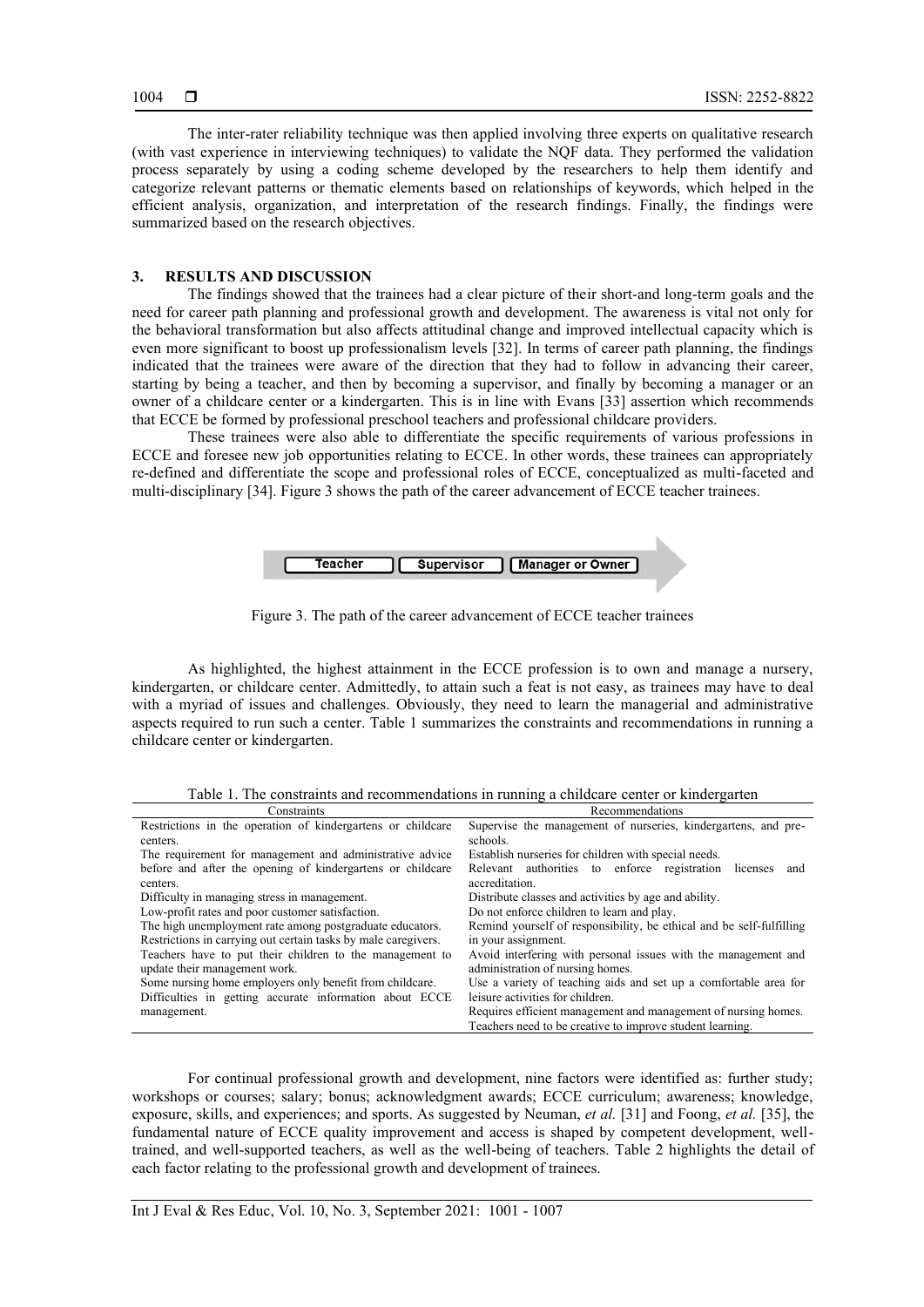|                                     | rable 2. The description of key factors in the continual professional development                                                                                                                                                                                                                                                                                                                                                                                    |
|-------------------------------------|----------------------------------------------------------------------------------------------------------------------------------------------------------------------------------------------------------------------------------------------------------------------------------------------------------------------------------------------------------------------------------------------------------------------------------------------------------------------|
| Key factor                          | Description                                                                                                                                                                                                                                                                                                                                                                                                                                                          |
| Further study                       | To become qualified secondary teachers, trainees are encouraged to pursue higher studies through multiple<br>pathways like online education, blended learning and part-time courses [32], such as master's degree and doctoral<br>degree programs in early childhood education at local or international universities.                                                                                                                                               |
|                                     | Constraints: Trainees lack opportunities to further their studies at higher levels of education in ECCE.<br>Trainees need to be given more opportunities and freedom by their employers to attend additional workshops or<br>courses to improve and enhance their knowledge and skills in childcare and early childhood education.<br>Trainees should identify courses that can improve their level of professionalism to be on par with those of other<br>teachers. |
| Workshops and<br>courses            | Constraints: Trainees lack information and opportunities to attend relevant workshops or courses organized by<br>key industry players, such as JKM. They also do not have adequate access to the Internet and faced a gap between<br>policy and implementation [36].<br>Challenges:<br>- Trainees are required to attend seven courses in a year.                                                                                                                    |
|                                     | - The courses only run on weekends or during holidays.<br>- The courses will only be conducted if the number of participants meets a minimum number.                                                                                                                                                                                                                                                                                                                 |
|                                     | - Trainees have to bear the cost of the courses. If they were sponsored, trainees would be obligated to serve their<br>employers over a longer-term.                                                                                                                                                                                                                                                                                                                 |
|                                     | - The participation in such courses is not mandatory, as it merely serves to obtain licenses.<br>Recommendations: Employers should bear the cost of training or fees of courses, including transport, food, and<br>lodging or accommodation.                                                                                                                                                                                                                         |
|                                     | The recommended courses for the trainees are:<br>- The Kursus Asuhan PERMATA (KAP) course (to help them gain practical experiences).                                                                                                                                                                                                                                                                                                                                 |
|                                     | - The PERMATA course (which provides the certification of the PERMATA nursing course).                                                                                                                                                                                                                                                                                                                                                                               |
|                                     | - The PASTI course that encompasses ECCE 1 and ECCE 2 courses, teacher's personality courses and                                                                                                                                                                                                                                                                                                                                                                     |
|                                     | assessments for teacher's eligibility.<br>- The MAKPEM course (which is conducted in a week).                                                                                                                                                                                                                                                                                                                                                                        |
|                                     | - The Department of Social Welfare Malaysia (Jabatan Kebajikan Masyarakat Malaysia - JKM) course.                                                                                                                                                                                                                                                                                                                                                                    |
|                                     | - Other relevant courses, such as self-motivational courses, creative and critical teaching aids courses, special<br>education or special needs courses, Islamic courses, and ethical courses that are related to the ECCE<br>curriculum.                                                                                                                                                                                                                            |
|                                     | Note: These courses need to be briefed by JPN on a regular basis.                                                                                                                                                                                                                                                                                                                                                                                                    |
| Salaries                            | Trainees should be given adequate, competitive salaries in line with their scope of works.<br>Drawbacks: Typically, trainees' salaries are generally low and substantially below the Malaysian Minimum<br>Wages Order 2016 of RM 1000 [37], as they are paid based on the number of days that they have worked.                                                                                                                                                      |
| <b>Bonuses</b>                      | Furthermore, there are no systematic guidelines for employers to follow for the salary increment of their workers.<br>Trainees should be given sufficient incentives, such as annual bonuses, to motivate them to work harder and to<br>feel appreciated.                                                                                                                                                                                                            |
| Acknowledgement<br>awards           | Events for acknowledgment awards at the regional, state, and national levels should be conducted once a year to<br>acknowledge excellent teachers.                                                                                                                                                                                                                                                                                                                   |
|                                     | Recommendations:<br>- The ECCE curriculum should use the PERMATA module, the KAP curriculum, and the PASTI module and<br>curriculum.                                                                                                                                                                                                                                                                                                                                 |
|                                     | - The curriculum needs to be consistent with children's developmental stages until they reach the age of entering<br>primary school.                                                                                                                                                                                                                                                                                                                                 |
|                                     | - A strong emphasis should be given to the latest modules, curricula, and programs.<br>- The implementation of the curriculum, teaching activities, and the management of ECCE based on the KAP<br>requirements entails strong development in trainees' practical skills.                                                                                                                                                                                            |
| The ECCE<br>curriculum              | - The ECCE curriculum must be implemented with the knowledge and understanding of the TASKA or<br>TADIKA management.                                                                                                                                                                                                                                                                                                                                                 |
|                                     | - The ECCE Act in KAP needs to be briefed to all concerned.<br>- Regularly refer to JKM regarding ECCE program affairs.                                                                                                                                                                                                                                                                                                                                              |
|                                     | Drawbacks:                                                                                                                                                                                                                                                                                                                                                                                                                                                           |
|                                     | - The ECCE curriculum focuses more on the theoretical aspects rather than on the practical aspects.<br>- Too much emphasis on academic achievements than on ECCE goals involving the sound development of<br>children's personalities, emotions, behaviors, and manners.                                                                                                                                                                                             |
|                                     | - Trainees lack adequate exposure to a wide range of skills in ECCE that can help them create engaging and<br>innovative learning activities.                                                                                                                                                                                                                                                                                                                        |
| Awareness                           | Trainees should be made aware of the importance of professional growth and development in ECCE fields by<br>exploring new things.                                                                                                                                                                                                                                                                                                                                    |
| Knowledge,                          | Trainees should learn relevant learning theories, such as Vygotsky's constructivist learning theory, to help them                                                                                                                                                                                                                                                                                                                                                    |
| exposure, skills<br>and experiences | teach children with special needs more effectively.<br>Trainees should gain a firm understanding of the proper use of technical tools and applications.<br>Trainees should prioritize their teaching works by taking children's ages into account.                                                                                                                                                                                                                   |
| <b>Sports</b>                       | Sporting events need to be organized involving teachers, children, parents, and management staff.                                                                                                                                                                                                                                                                                                                                                                    |

## Table 2. The description of key factors in the continual professional development

As revealed, employers need to provide support for their trainees in their professional growth and development, including competitive salaries, monetary incentives (such as bonuses), and acknowledgment awards. In addition, trainees should be given accurate information regarding available opportunities for their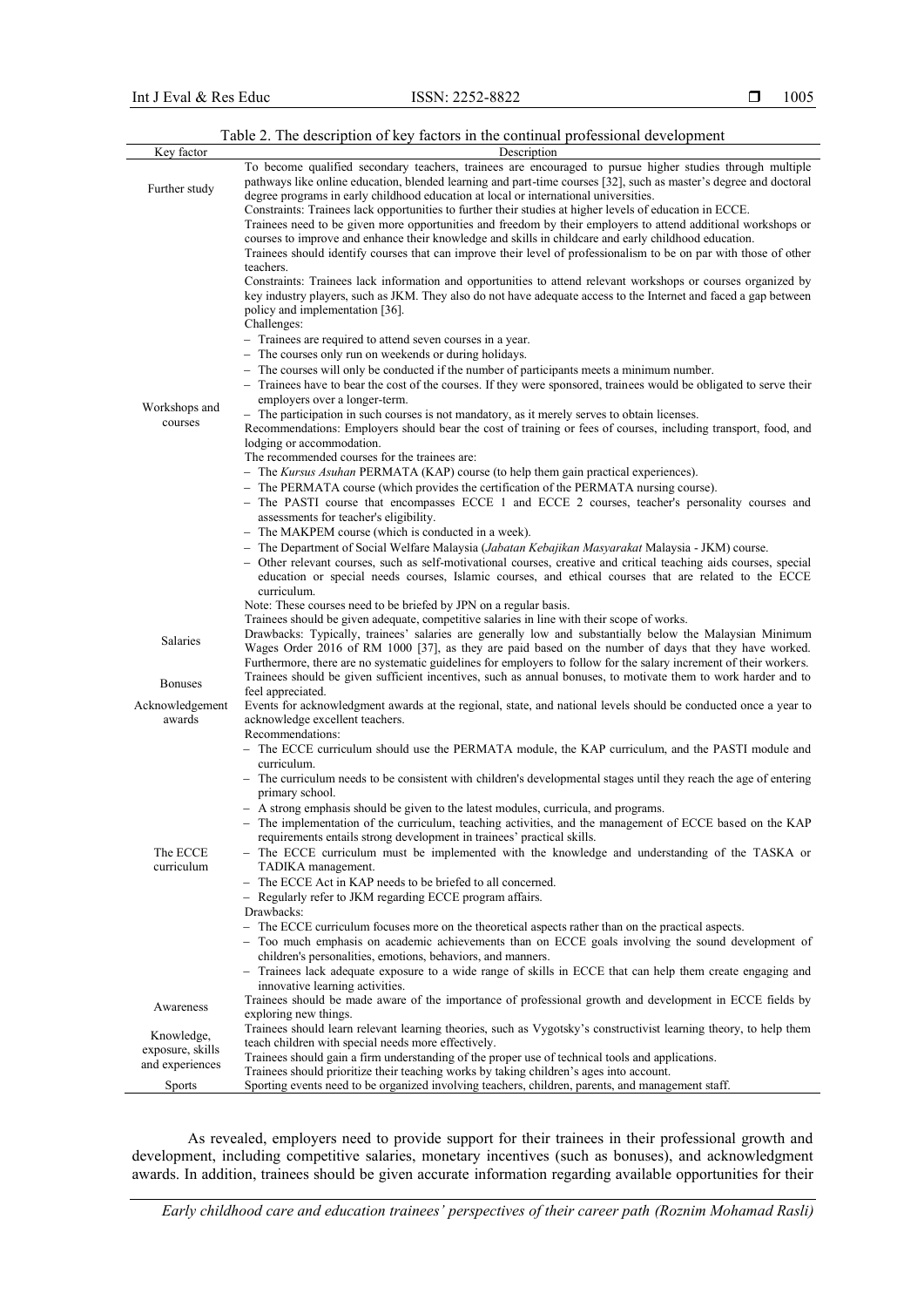career path development through which they can upgrade their profession from being a teacher to a supervisor and to a manager or an owner of a childcare center. As highlighted by Dupree [38], by learning new skills like leadership, good governance, time management, communication management, team management and so forth can help to develop and shape their careers. Consequently, individual readiness along with employer's motivation and concerted efforts from all agencies are important factors that must work together to embrace future changes [32]. They should refer to a career pathway framework, which was conceptualized in this study as the Career Pathway Framework for ECCE, which can guide them to develop their profession to higher levels. Essentially, this framework comprises several key factors or concepts, namely, skills, goals, awareness, assessment, and performance.

Such a framework can help the stakeholders, particularly ECCE educators (teachers, trainees, and caretakers), to identify factors that can help practitioners to improve their professions by focusing on the opportunities, constraints, and recommendations related to their professional growth and development. Using such a framework, they can plan and take appropriate measures to equip themselves with relevant knowledge and skills that can help them become highly competent ECCE professionals. As such, this framework needs to be aligned with established standards to facilitate its implementation in all TASKA and TADIKA centers at the state and national levels, given that providers of ECCE services involve both public and private sectors. With no standards having been aligned with such a framework yet, more studies are, therefore, needed to determine the full impact of the Career Pathway Framework for ECCE on the current practice among practitioners.

#### **4. CONCLUSION**

Teaching and learning in the 21st century are becoming more challenging as children need to learn new knowledge and acquire a new set of skills deemed essential in this technology-driven era. Likewise, ECCE teacher trainees need to learn new knowledge and acquire new skills to become effective teachers in the future. Surely, trainees should take appropriate measures to attain strong professional growth and development that focus on the acquisition of new knowledge, competencies, and short- and long-term goals through proper career path planning. In this study, a framework called Career Pathway Framework for ECCE was developed to highlight all aspects of the advancement of the professional growth and development of such trainees. The use of this framework can help trainees to focus on factors that can help them advance their career more effectively while their employers can focus on the types of support, encompassing both financial and motivational aspects, which can help their employees to achieve a rewarding, self-fulfilling career in ECCE.

#### **ACKNOWLEDGEMENTS**

This research entitled Development of a Comprehensive and Integrated Model of Quality Malaysian Early Childhood Care and Education (Code: 2015-0024-106-04), which is part of a larger project called Development of Careers-Educators' Professionalism (Code: 2015-0024-106-04-2) was fully-funded by Malaysia's Ministry of Finance through Malaysia's Ministry of Education. The researchers wish to extend their gratitude to the National Child Development Research Centre of Universiti Pendidikan Sultan Idris (UPSI), SEGI University, and all parties involved in this endeavor.

#### **REFERENCES**

- [1] F. Marton and S. Booth, *Learning and Awareness*. Mahwah, NJ: Lawrence Erlbaum Associates, 1997.
- [2] L. D. Fink, *Creating Significant Learning Experiences: An Integrated Approach to Designing College Courses*. San Francisco: Jossey-Bass Publishers, 2003.
- [3] J. De Houwer, *et al.,* "What is learning? On the nature and merits of a functional definition of learning," *PsychonBull Rev*., vol. 20, no. 4, pp. 631-642, 2013.
- [4] S. M. Sheridan, *et al.,* "Professional Development in Early Childhood Programs: Process Issues and Research Needs," *Early Education and Development*, vol. 20, no. 3, pp. 377-401, 2009.
- [5] M. Taylor, "Understanding Stories of Professional Formation During Early Childhood Education and Care Practice Placements," *Irish Educational Studies,* vol. 37, no. 2, pp. 227-241, 2018.
- [6] M. Savin-Baden and C. H. Major, *Foundations of Problem-Based Learning*. Berkshire, England: Society for Research into Higher Education. Open University Press, 2004.
- [7] G. Selvaraj, *et al.,* "Current trends in Malaysian higher education and the effect on education policy and practice: An overview," *International Journal of Higher Education*, vol. 3, no. 1, pp. 85-93, 2014.
- [8] A. Church and A. Bateman, "Methodology and Professional development: Conversation Analytic Role-Play Method (CARM) for early Childhood Education," *Journal of Pragmatics,* vol. 143, pp. 242-254, 2019.